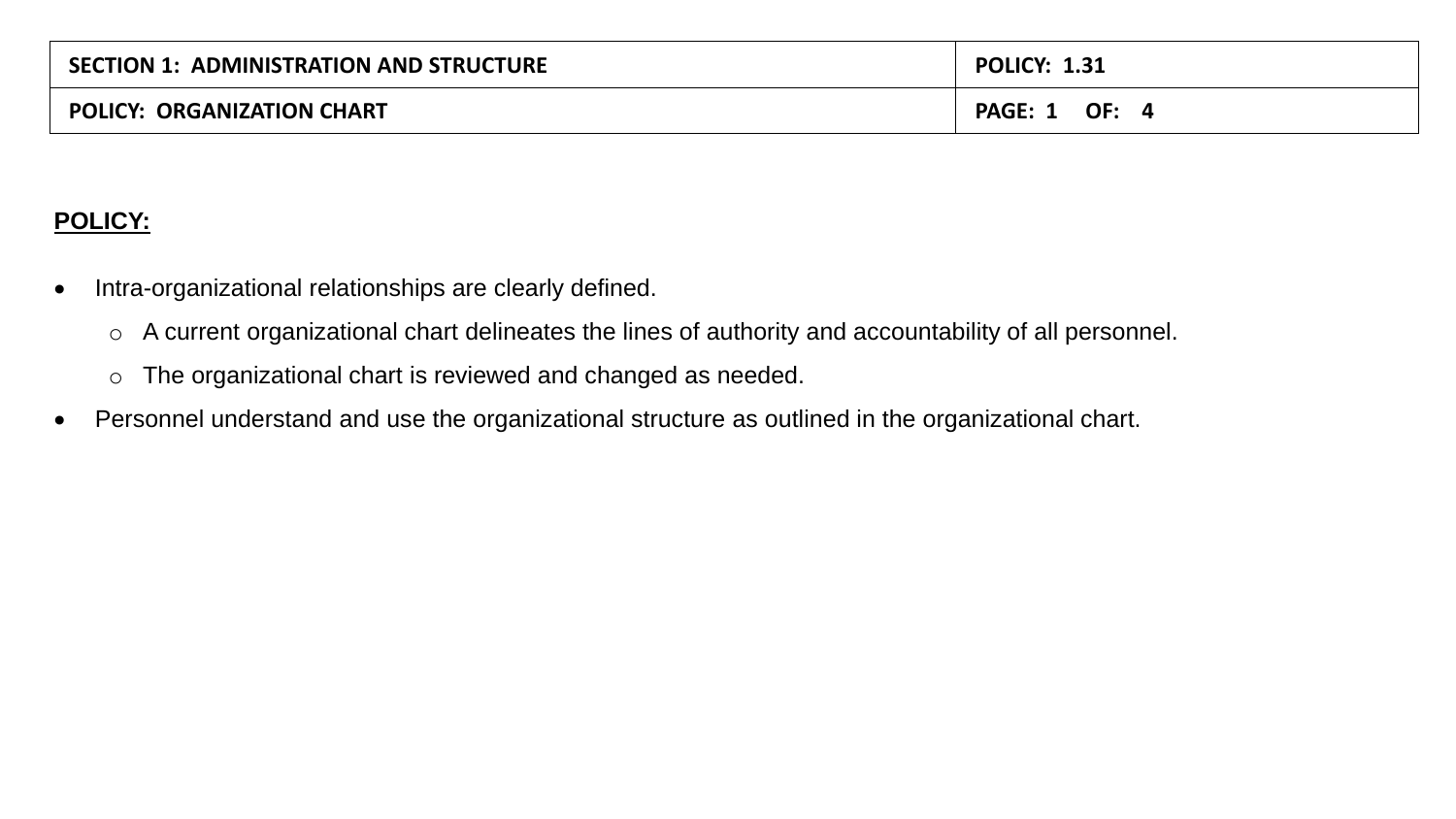# **LAURA HELMS, RN BSN**

**Agency Director & CEO**

## **LAURA HELMS, RN BSN Director of Nursing:**  Private-Duty Services **SHARI BLACKMON, RN BSN Director of Nursing:**  Infusion Services **CHRISTOPHER GANT Agency Administrator FINANCE & OPERATIONS CLINICAL CARE & COORDINATION PATRICIA LANE, RN BSN** Case Manager & Clinical Supervisor **Private-Duty LPNs & RNs**

*(North Carolina only)*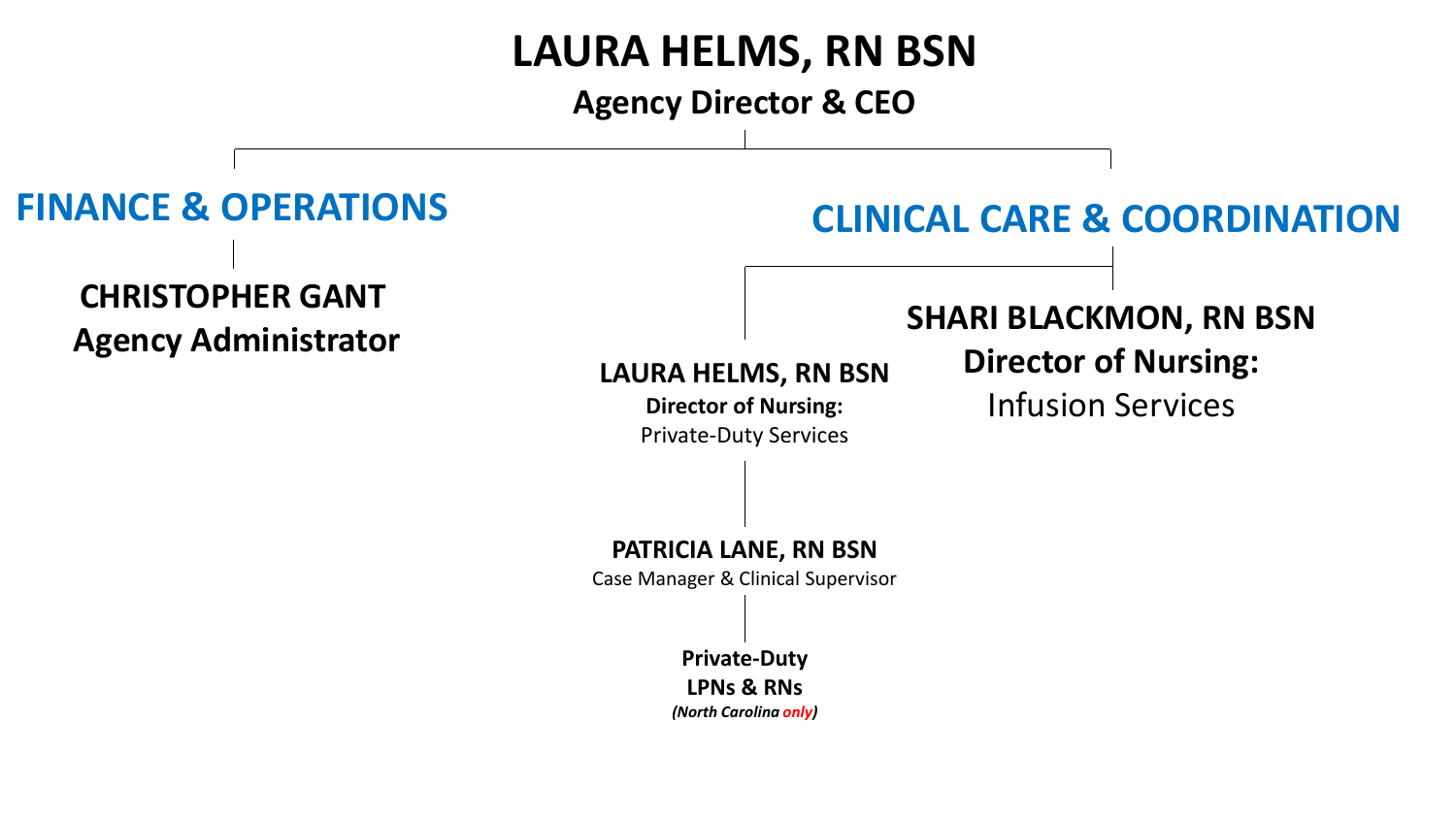### **FINANCE & OPERATIONS**

#### **LAURA P HELMS, RN BSN Agency Owner & Director**

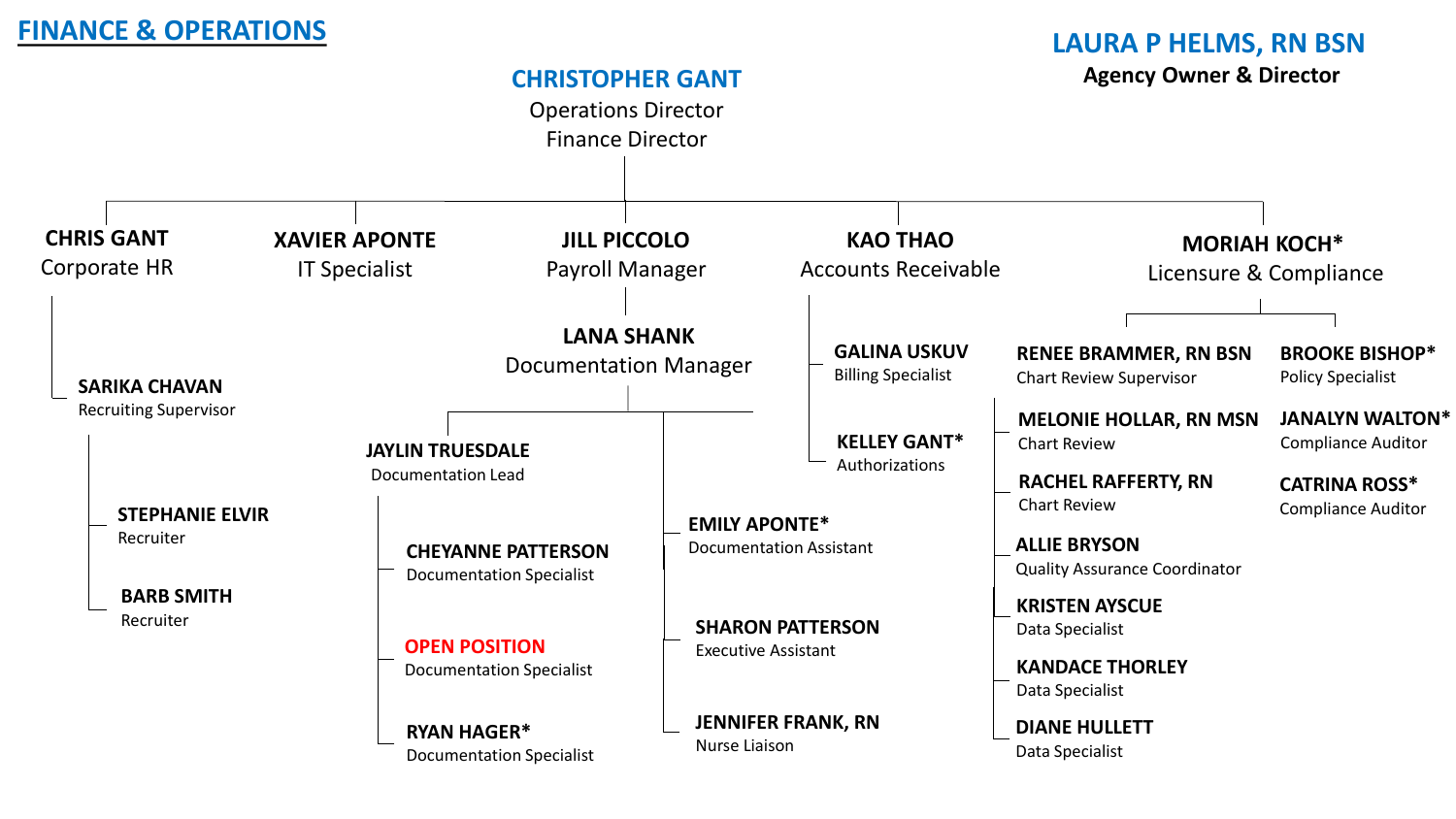#### **SHARI BLACKMON, RN BSN**

**Director of Nursing**